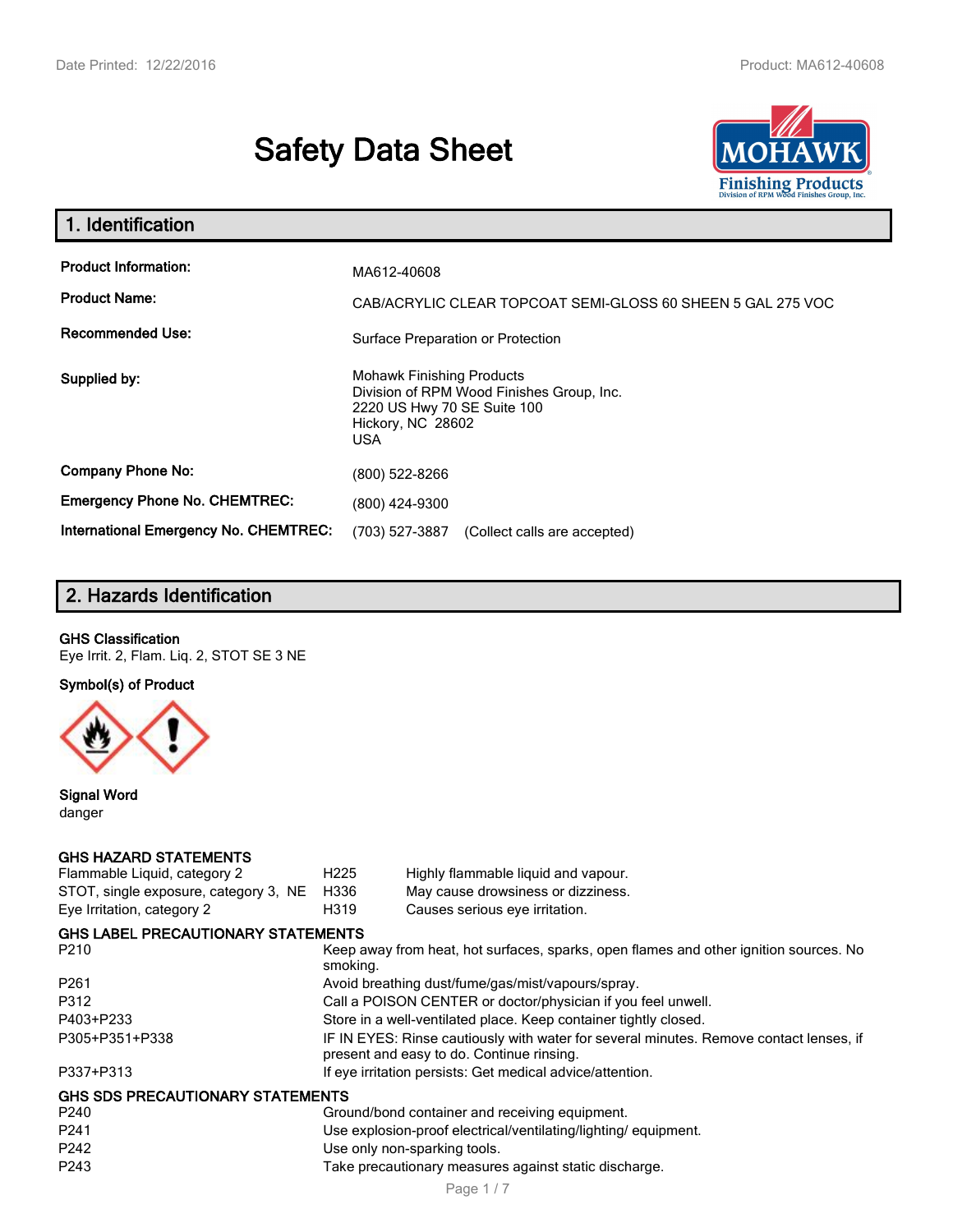### **3. Composition/Information on ingredients**

| <b>Chemical Name</b>                        | CAS-No.              | <u>Wt. %</u>               | <b>GHS Symbols</b>         | <b>GHS Statements</b>                         |
|---------------------------------------------|----------------------|----------------------------|----------------------------|-----------------------------------------------|
| acetone                                     | 67-64-1              | 55-75                      | GHS02-GHS07                | H225-302-319-336                              |
| p-chlorobenzotrifluoride                    | 98-56-6              | $10 - 25$                  | No Information             | No Information                                |
| eep                                         | 763-69-9             | $1.0 - 2.5$                | GHS06                      | H331                                          |
| mak                                         | 110-43-0             | $1.0 - 2.5$                | GHS02-GHS06                | H <sub>226</sub> -302-331                     |
| butanol                                     | 71-36-3              | $1.0 - 2.5$                | GHS02-GHS05-<br>GHS07      | H226-302-315-318-332-335-336                  |
| dipropyl ketone<br>2.6-dimethyl-4-heptanone | 123-19-3<br>108-83-8 | $1.0 - 2.5$<br>$0.1 - 1.0$ | GHS02-GHS07<br>GHS02-GHS06 | H <sub>226</sub> -332<br>H226-302-312-331-335 |

The exact percentage (concentration) of ingredients is being withheld as a trade secret.

The text for GHS Hazard Statements shown above (if any) is given in the "Other information" Section.

### **4. First-aid Measures**



FIRST AID - EYE CONTACT: IF IN EYES: Rinse cautiously with water for several minutes. Remove contact lenses, if present and easy to do. Continue rinsing. If eye irritation persists: Get medical advice/attention.

FIRST AID - SKIN CONTACT: IF ON SKIN: Gently wash with plenty of Soap and Water. If skin irritation occurs: Get medical advice/ attention.

FIRST AID - INGESTION: IF SWALLOWED: rinse mouth. Do NOT induce vomiting. IF exposed or if you feel unwell: Call a POISON CENTER or doctor/physician.

FIRST AID - INHALATION: IF INHALED: If breathing is difficult, remove victim to fresh air and keep at rest in a position comfortable for breathing. IF exposed or if you feel unwell: Call a POISON CENTER or doctor/physician.

### **5. Fire-fighting Measures**

**SPECIAL FIREFIGHTING PROCEDURES:** Evacuate all persons from the fire area to a safe location. Move non-burning material, as feasible, to a safe location as soon as possible. Fire fighters should be protected from potential explosion hazards while extinguishing the fire. Wear self-contained breathing apparatus (SCBA) and full fire-fighting protective clothing. Thoroughly decontaminate all protective equipment after use. Containers of this material may build up pressure if exposed to heat (fire). Use water spray to cool fire-exposed containers. Use water spray to disperse vapors if a spill or leak has not ignited. DO NOT extinguish a fire resulting from the flow of flammable liquid until the flow of the liquid is effectively shut off. This precaution will help prevent the accumulation of an explosive vapor-air mixture after the initial fire is extinguished.

**FIREFIGHTING EQUIPMENT:** This is a NFPA/OSHA Class 1B or less flammable liquid. Follow NFPA30, Chapter 16 for fire protection and fire suppression. Use a dry chemical, carbon dioxide, or similar ABC fire extinguisher for incipeint fires. Water may be used to cool and prevent rupture of containers that are exposed to heat from fire.

### **6. Accidental Release Measures**

#### **ENVIRONMENTAL MEASURES:** No Information

**STEPS TO BE TAKEN IN CASE MATERIAL IS RELEASED OR SPILLED:** Follow personal protective equipment recommendations found in Section VIII. Personal protective equipment needs must be evaluated based on information provided on this sheet and the special circumstances created by the spill including; the material spilled, the quantity of the spill, the area in which the spill occurred, and the training and the expertise of employees in the area responding to the spill. Never exceed any occupational exposure limits. Shut off ignition sources; including electrical equipment and flames. Do not allow smoking in the area. Do not allow the spilled product to enter public drainage system or open waterways.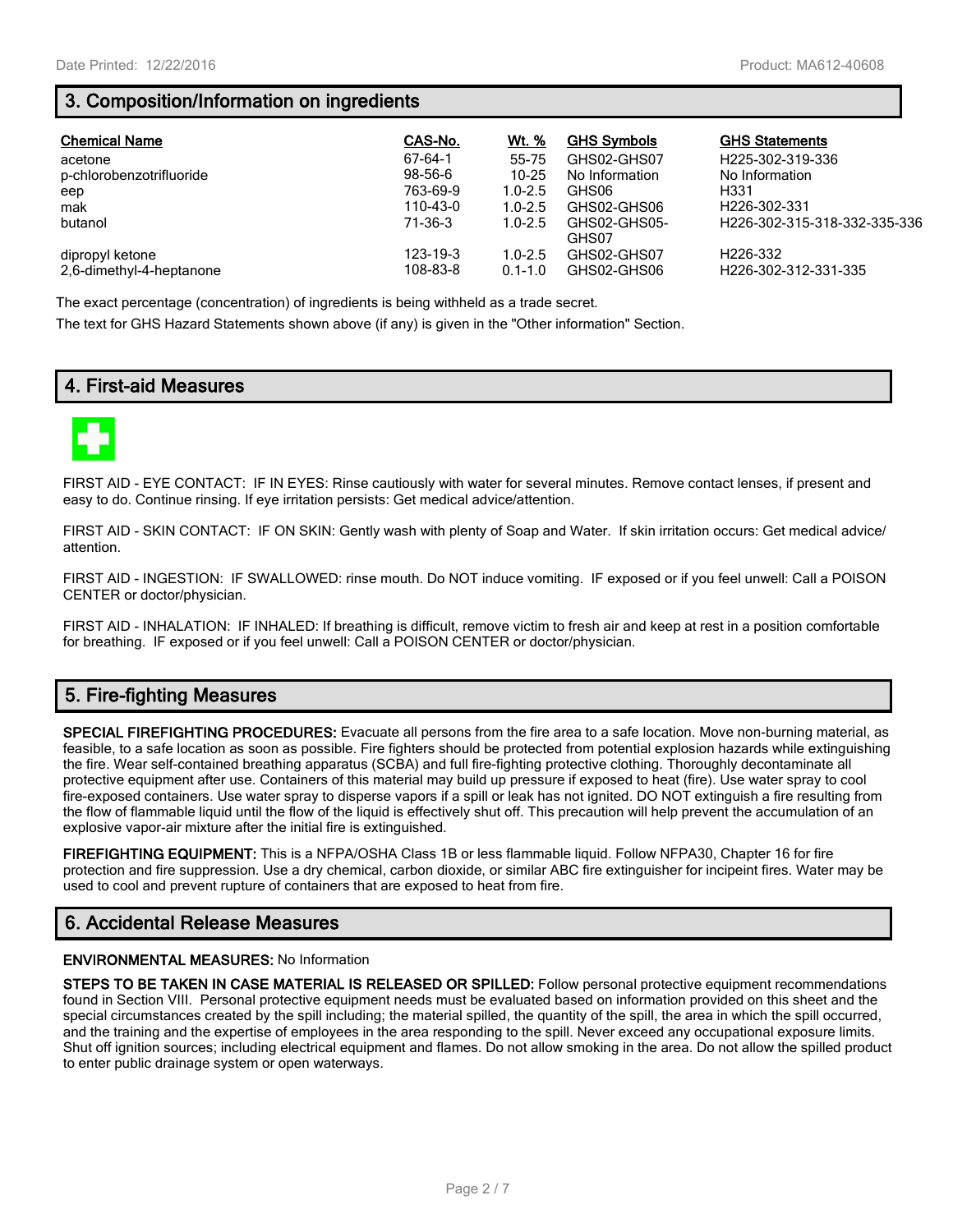### **7. Handling and Storage**



**HANDLING:** Avoid inhalation and contact with eyes, skin, and clothing. Wash hands thoroughly after handling and before eating or drinking. In keeping with safe handling practices, avoid ignition sources (smoking, flames, pilot lights, electrical sparks); ground and bond containers when transferring the material to prevent static electricity sparks that could ignite vapor and use spark proof tools and explosion proof equipment. Empty containers may retain product residue or vapor. Do not pressurize, cut, weld, braze, solder, drill, grind, or expose container to heat, flame, sparks, static electricity, or other sources of ignition. Any of these actions can potentially cause an explosion that may lead to injury.

**STORAGE:** Keep containers closed when not in use. Store in cool well ventilated space away from incompatible materials.

### **8. Exposure Controls/Personal Protection**

| Ingredients with Occupational Exposure Limits |                      |                       |                     |                         |  |  |
|-----------------------------------------------|----------------------|-----------------------|---------------------|-------------------------|--|--|
| <b>Chemical Name</b>                          | <b>ACGIH TLV-TWA</b> | <b>ACGIH-TLV STEL</b> | <b>OSHA PEL-TWA</b> | <b>OSHA PEL-CEILING</b> |  |  |
| acetone                                       | $250$ ppm            | 500 ppm               | $1000$ ppm          | N.D.                    |  |  |
| p-chlorobenzotrifluoride                      | N.D.                 | N.D.                  | N.D.                | N.D.                    |  |  |
| eep                                           | N.D.                 | N.D.                  | N.D.                | N.D.                    |  |  |
| mak                                           | 50 ppm               | N.D.                  | $100$ ppm           | N.D.                    |  |  |
| butanol                                       | 20 ppm               | N.D.                  | $100$ ppm           | N.D.                    |  |  |
| dipropyl ketone                               | 50 ppm               | N.D.                  | N.D.                | N.D.                    |  |  |
| 2,6-dimethyl-4-heptanone                      | 25 ppm               | N.D.                  | 50 ppm              | N.D.                    |  |  |

**Further Advice: MEL = Maximum Exposure Limit OES = Occupational Exposure Standard SUP = Supplier's Recommendation Sk = Skin Sensitizer N.E. = Not Established N.D. = Not Determined**

#### **Personal Protection**



**RESPIRATORY PROTECTION:** A NIOSH-approved air-purifying respirator with the appropriate cartridge may be permissible under certain circumstances where airborne concentrations are expected to exceed exposure limits. Protection provided by air-purifying respirators is limited. Use a positive-pressure, air supplied respirator if there is potential for an uncontrolled release, exposure levels are not known or any other circumstances where air-purifying respirators may not provide adequate protection.



**SKIN PROTECTION:** Wear chemical resistant footwear and clothing such as gloves, an apron or a whole body suit as appropriate.



**EYE PROTECTION:** Wear chemical-resistant glasses and/or goggles and a face shield when eye and face contact is possible due to splashing or spraying of material.



**OTHER PROTECTIVE EQUIPMENT:** No Information



**HYGIENIC PRACTICES:** It is good practice to avoid contact with the product and/or its vapors, mists or dust by using appropriate protective measures. Wash thoroughly after handling and before eating or drinking.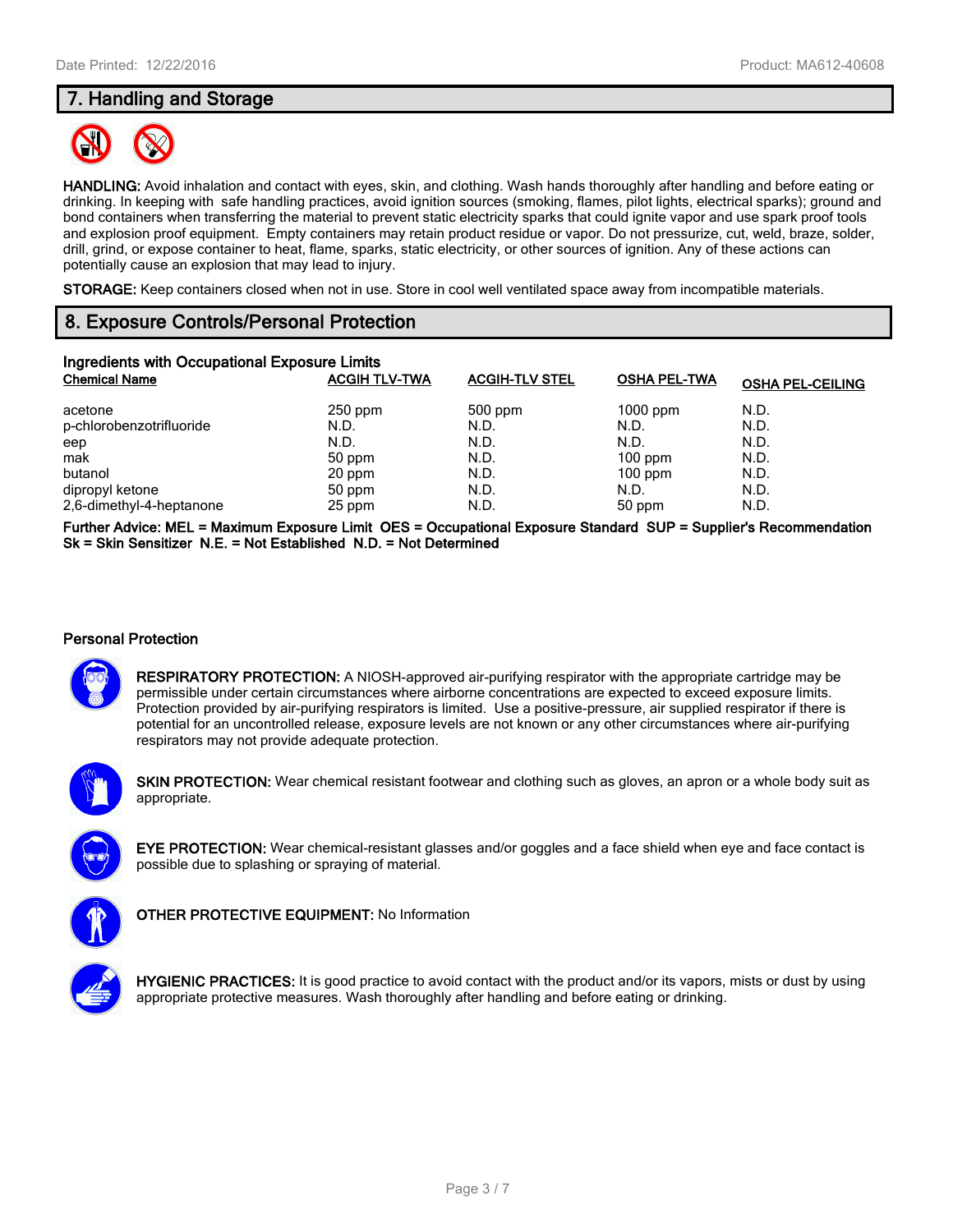### **9. Physical and Chemical Properties**

| Appearance:                    | Cloudy Liquid              | <b>Physical State:</b>                      | <b>LIQUID</b>  |
|--------------------------------|----------------------------|---------------------------------------------|----------------|
| Odor:                          | <b>Strong Solvent</b>      | <b>Odor Threshold:</b>                      | Not determined |
| Density, g/cm3:                | 0.903                      | pH:                                         | Not determined |
| Freeze Point, °F:              | Not determined             | Viscosity:                                  | Not determined |
| <b>Solubility in Water:</b>    | Not determined             | Partition Coefficient, n-octanol/<br>water: | Not determined |
| Decomposition temperature, °F: | Not determined             | <b>Explosive Limits, %:</b>                 | Not determined |
| Boiling Range, °F:             | $>$ 100 °F                 | Flash Point, °F:                            | $-4$ $\circ$ F |
| Combustibility:                | <b>Supports Combustion</b> | Auto-Ignition Temperature, °F:              | Not determined |
| <b>Evaporation Rate:</b>       | Faster than Diethyl Ether  | Vapor Pressure, mmHg:                       | Not determined |
| <b>Vapor Density:</b>          | Not determined             |                                             |                |
| $N.I. = No Information$        |                            |                                             |                |

### **10. Stability and reactivity**

**STABILITY:** Stable under normal conditions.

**CONDITIONS TO AVOID:** Heat, flames and sparks.

**INCOMPATIBILITY:** Acids, Bases, Oxidizing agents

**HAZARDOUS DECOMPOSITION PRODUCTS:** Not determined.

### **11. Toxicological information**



**Practical Experiences**

**EMERGENCY OVERVIEW:** No Information

**EFFECT OF OVEREXPOSURE - EYE CONTACT:** No Information

**EFFECT OF OVEREXPOSURE - INGESTION:** No Information

**EFFECT OF OVEREXPOSURE - INHALATION:** No Information

**EFFECT OF OVEREXPOSURE - SKIN CONTACT:** No Information

**CARCINOGENICITY:** No Information

#### **PRIMARY ROUTE(S) OF ENTRY:**

**Eye Contact**

### **Acute Toxicity Values**

**The acute effects of this product have not been tested. Data on individual components are tabulated below**

| CAS-No.  | <b>Chemical Name</b>     |
|----------|--------------------------|
| 67-64-1  | acetone                  |
| 98-56-6  | p-chlorobenzotrifluoride |
| 763-69-9 | eep                      |

**Casa-No. 2008 LOSE CASES LOSE LOSE CASA-No. 20000 mg/kg Rabbit 50.1 mg/L Rational Poral Definition CASES CASES CASES 1600 mg/kg Rabbit 50.1 mg/L Rational Poral Poral Poral Poral Poral Poral Poral Poral Poral Poral Poral P** 20000 mg/kg Rabbit 50.1 mg/L Rat 13000 mg/kg Rat >2683 mg/kg Rabbit 33 mg/L Rat 3200 mg/kg Rat 4080 mg/kg Rabbit >20 mg/l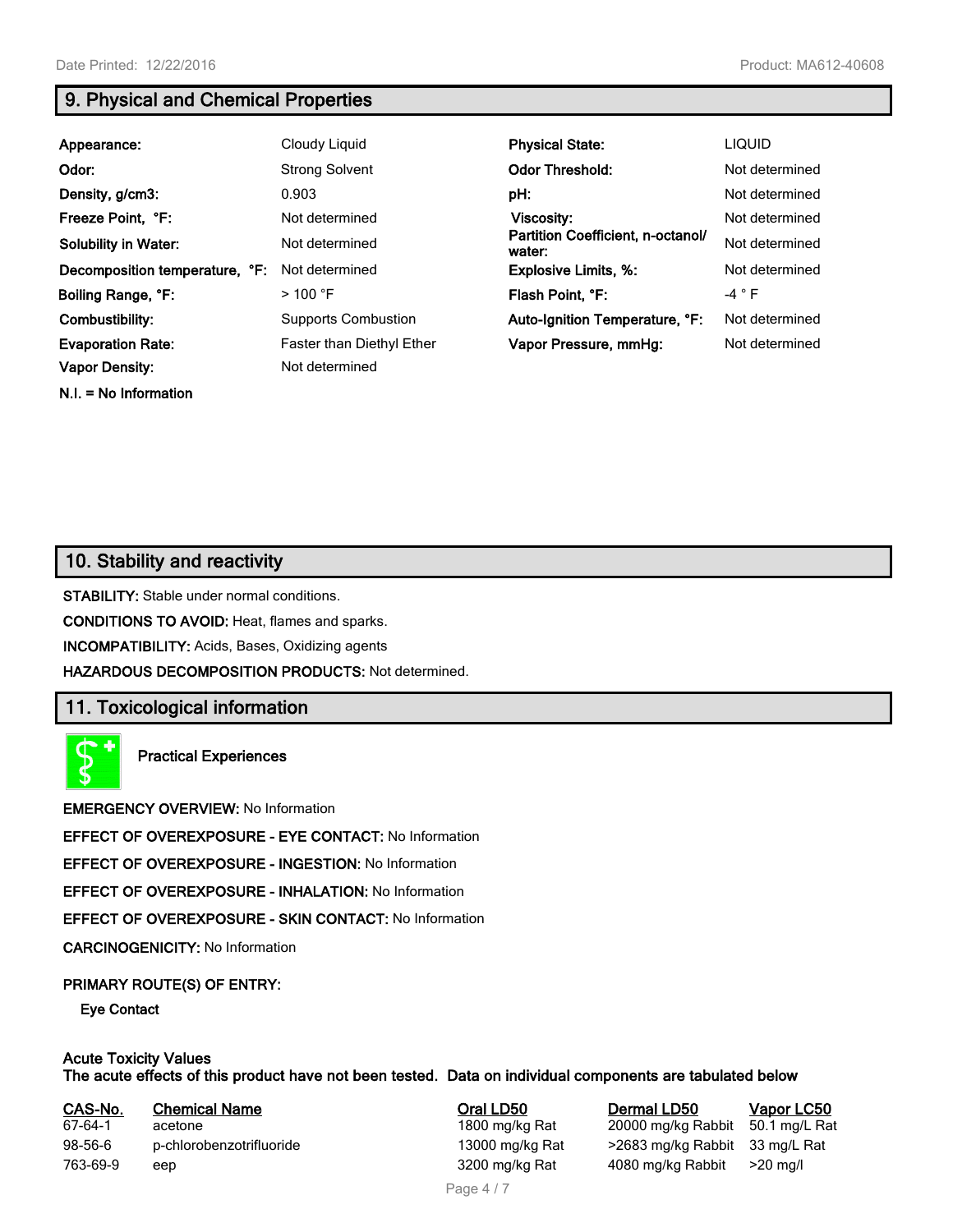| 110-43-0 | mak                      |
|----------|--------------------------|
| 71-36-3  | butanol                  |
| 123-19-3 | dipropyl ketone          |
| 108-83-8 | 2,6-dimethyl-4-heptanone |

1600 mg/kg Rat 10282 mg/kg Rabbit >16.7 mg/l 700 mg/kg Rat 3402 mg/kg Rabbit 8000 mg/l Rat 1280 mg/kg Rat 4641 mg/kg Rabbit >20 mg/l 2000 mg/kg Rat 2000 mg/kg Rat N.I.

#### **N.I. = No Information**

### **12. Ecological information**

**ECOLOGICAL INFORMATION:** Ecological evaluation of this material has not been performed; however, do not allow the product to be released to the environment without governmental approval/permits.

### **13. Disposal Information**



**Product**

**DISPOSAL METHOD:** Waste from this material may be a listed and/or characteristic hazardous waste. Dispose of material, contaminated absorbent, container and unused contents in accordance with local, state, and federal regulations.

**STEPS TO BE TAKEN IN CASE MATERIAL IS RELEASED OR SPILLED:** Follow personal protective equipment recommendations found in Section VIII. Personal protective equipment needs must be evaluated based on information provided on this sheet and the special circumstances created by the spill including; the material spilled, the quantity of the spill, the area in which the spill occurred, and the training and the expertise of employees in the area responding to the spill. Never exceed any occupational exposure limits. Shut off ignition sources; including electrical equipment and flames. Do not allow smoking in the area. Do not allow the spilled product to enter public drainage system or open waterways.

### **14. Transport Information**

#### **SPECIAL TRANSPORT PRECAUTIONS:** No Information

**DOT:** UN1263, PAINT, 3, II **IATA:** UN1263, PAINT, 3, II **IMDG:** UN1263, PAINT, 3, II

### **15. Regulatory Information**

### **U.S. Federal Regulations:**

#### **CERCLA - SARA Hazard Category**

This product has been reviewed according to the EPA 'Hazard Categories' promulgated under Sections 311 and 312 of the Superfund Amendment and Reauthorization Act of 1986 (SARA Title III) and is considered, under applicable definitions, to meet the following categories:

Fire Hazard, Acute Health Hazard

#### **SARA SECTION 313**

This product contains the following substances subject to the reporting requirements of Section 313 of Title III of the Superfund Amendment and Reauthorization Act of 1986 and 40 CFR part 372:

#### **Chemical Name CAS-No.**

butanol 71-36-3

### **TOXIC SUBSTANCES CONTROL ACT**

This product contains the following chemical substances subject to the reporting requirements of TSCA 12(B) if exported from the United States: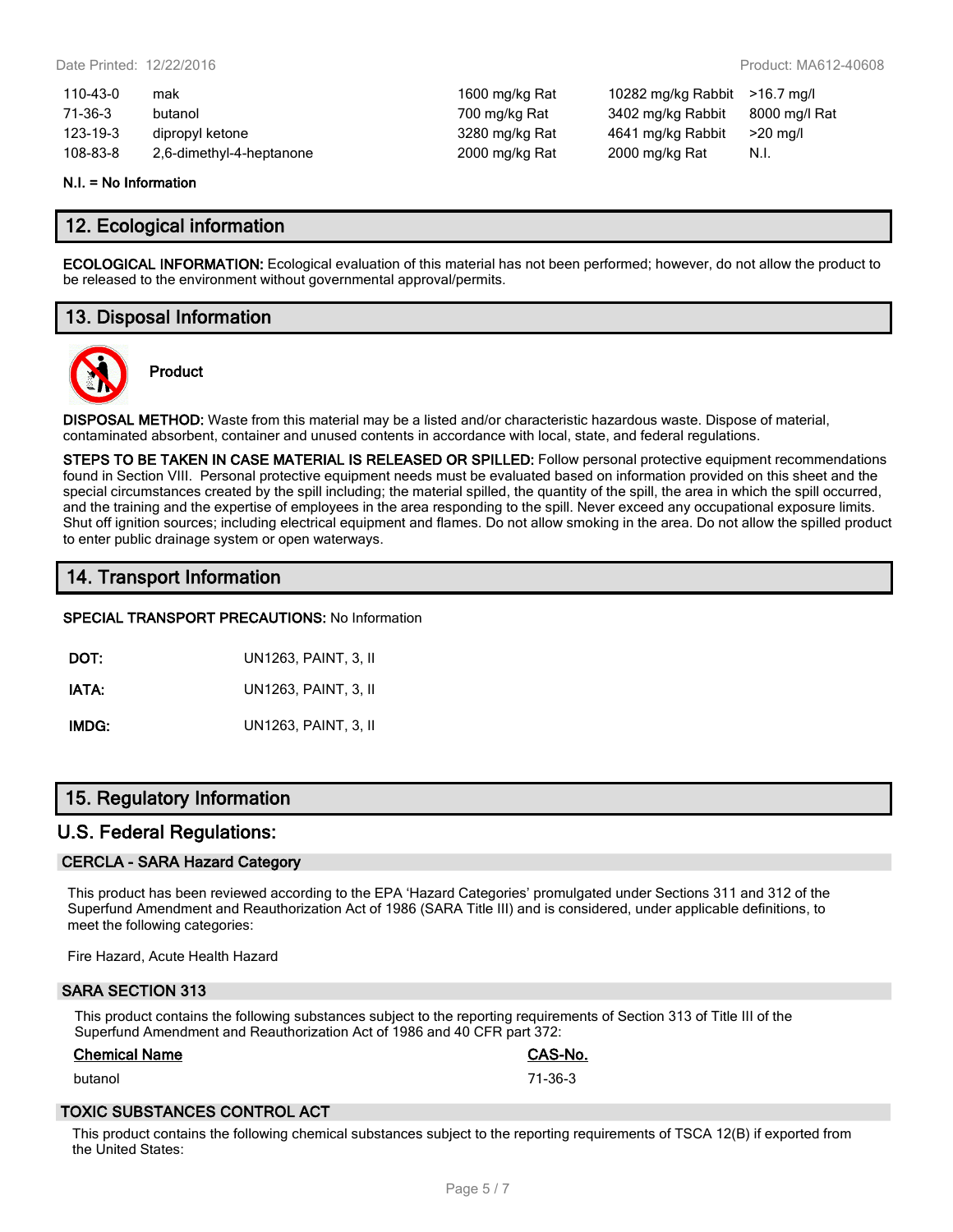| <b>Chemical Name</b>         | CAS-No.  |
|------------------------------|----------|
| p-chlorobenzotrifluoride     | 98-56-6  |
| octamethylcyclotetrasiloxane | 556-67-2 |

### **U.S. State Regulations:**

### **CALIFORNIA PROPOSITION 65 CARCINOGENS**

WARNING: This product contains a chemical known to the State of California to cause cancer.

### **CALIFORNIA PROPOSITION 65 REPRODUCTIVE TOXINS**

WARNING: This product contains a chemical known to the State of California to cause birth defects or other reproductive harm.

| 16. Other Information                             |                                                                               |                         |                    |   |                             |   |
|---------------------------------------------------|-------------------------------------------------------------------------------|-------------------------|--------------------|---|-----------------------------|---|
| <b>Revision Date:</b>                             | 12/21/2016                                                                    | <b>Supersedes Date:</b> |                    |   | 11/23/2016                  |   |
| Reason for revision:                              | No Information                                                                |                         |                    |   |                             |   |
| Datasheet produced by:                            | <b>Regulatory Department</b>                                                  |                         |                    |   |                             |   |
|                                                   |                                                                               |                         |                    |   |                             |   |
| <b>HMIS Ratings:</b><br>$\overline{2}$<br>Health: | <b>Flammability:</b>                                                          | 3                       | <b>Reactivity:</b> | 0 | <b>Personal Protection:</b> | X |
|                                                   |                                                                               |                         |                    |   |                             |   |
| Volatile Organic Compounds, gr/ltr:               |                                                                               |                         | 273                |   |                             |   |
|                                                   |                                                                               |                         |                    |   |                             |   |
|                                                   | Text for GHS Hazard Statements shown in Section 3 describing each ingredient: |                         |                    |   |                             |   |
| H <sub>225</sub>                                  | Highly flammable liquid and vapour.                                           |                         |                    |   |                             |   |
| H226                                              | Flammable liquid and vapour.                                                  |                         |                    |   |                             |   |
| H302                                              | Harmful if swallowed.                                                         |                         |                    |   |                             |   |
| H312                                              | Harmful in contact with skin.                                                 |                         |                    |   |                             |   |
| H315                                              | Causes skin irritation.                                                       |                         |                    |   |                             |   |
| H318                                              | Causes serious eye damage.                                                    |                         |                    |   |                             |   |
| H319                                              | Causes serious eye irritation.                                                |                         |                    |   |                             |   |
| H331                                              | Toxic if inhaled.                                                             |                         |                    |   |                             |   |
| H332                                              | Harmful if inhaled.                                                           |                         |                    |   |                             |   |
| H335                                              | May cause respiratory irritation.                                             |                         |                    |   |                             |   |
| H336                                              | May cause drowsiness or dizziness.                                            |                         |                    |   |                             |   |
|                                                   | Icons for GHS Pictograms shown in Section 3 describing each ingredient:       |                         |                    |   |                             |   |
| GHS02                                             |                                                                               |                         |                    |   |                             |   |
| GHS05                                             |                                                                               |                         |                    |   |                             |   |